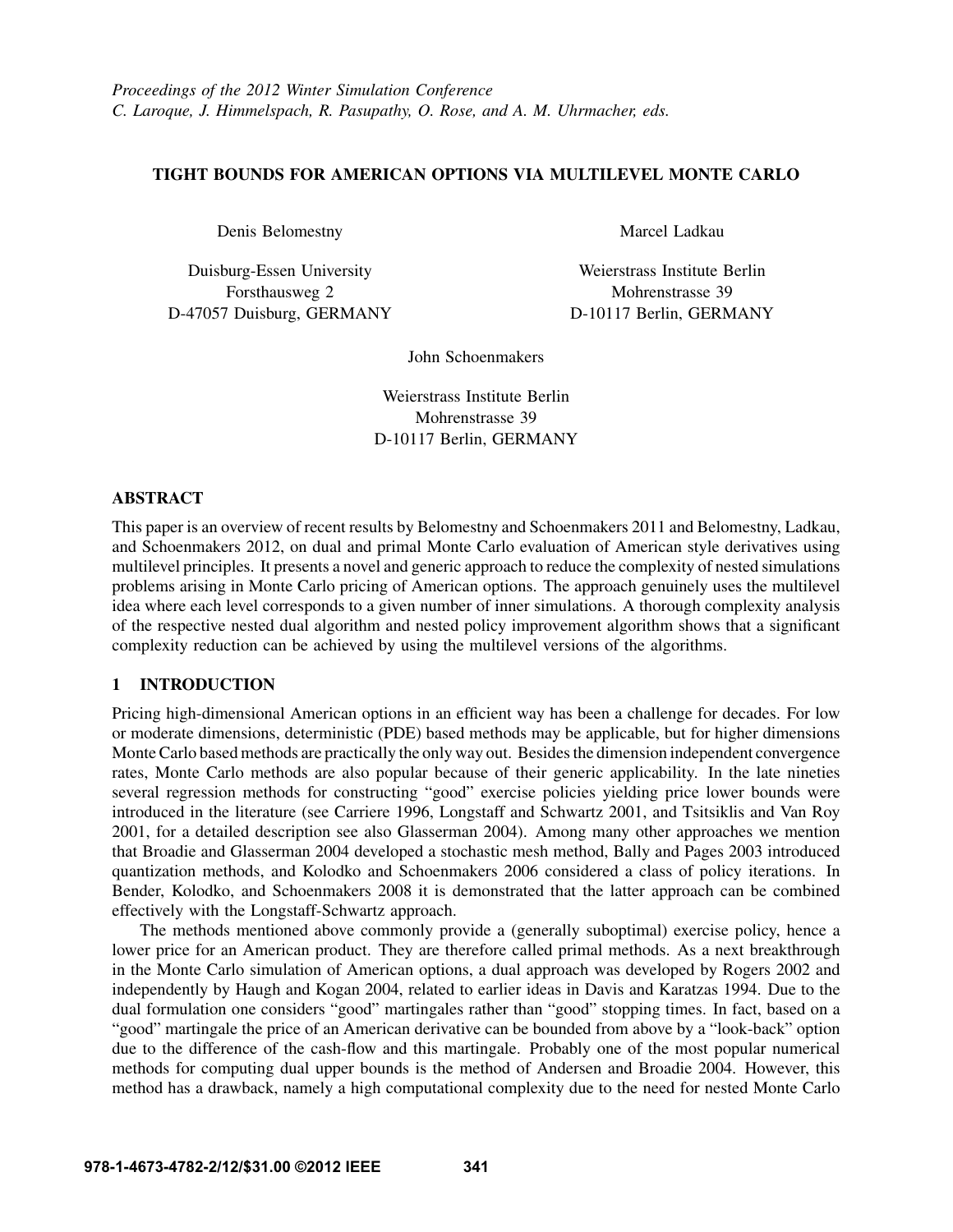simulations. As a remedy, Belomestny, Bender, and Schoenmakers 2009 developed a non-nested simulation algorithm using regression for approximating the integrand of a suitable martingale representation.

In this paper we review two new multilevel Monte Carlo simulation approaches where the multilevel concept is applied to the number of inner Monte Carlo simulations, rather than the discretization step size as in Giles 2008. While the first approach relies on the dual method leading to a multilevel version of the Andersen and Broadie 2004 algorithm, the second one leads to a multilevel version of the policy iteration approach presented in Kolodko and Schoenmakers 2006. Regarding the latter part only standard (Howard) policy iteration is considered, but, with no doubt the method may be applied successfully to the more refined policy iteration procedure in Kolodko and Schoenmakers 2006 as well. Finally we note that in this review all theorems are stated without proofs. For proofs and further details we refer to Belomestny and Schoenmakers 2011 and Belomestny, Ladkau, and Schoenmakers 2012, respectively.

#### 2 PRIMAL AND DUAL VALUATION OF AMERICAN OPTIONS

Let  $(Z_j)_{j\geq 0}$  be a nonnegative adapted process on a filtered probability space  $(\Omega, \mathbb{F} = (\mathscr{F}_j)_{j\geq 0}, \mathbb{P})$  representing the discounted payoff of an American option, so that the holder of the option receives  $Z_j$  if the option is exercised at time  $j \in \{0, ..., T\}$  with  $T \in \mathbb{N}_+$ . The pricing of American options can be formulated as a primal-dual problem. Let  $Y_i$  denote the time  $j$  solution to this problem. The primal representation corresponds to the following optimal stopping problems

$$
Y_j^* := \max_{\tau \in \mathcal{T}[j,\ldots,T]} \mathbb{E}_{\mathcal{F}_j}[Z_{\tau}], \quad j = 0,\ldots,T,
$$

where  $\mathscr{T}[j,\ldots,T]$  is the set of  $\mathbb{F}$ -stopping times taking values in  $\{j,\ldots,T\}$ . The process  $\left(Y_j^*\right)$ *j*≥0 is called the Snell envelope. It is well known that *Y* ∗ is a supermartingale satisfying the Bellman principle

 $Y_j^* = \max (Z_j, \mathbb{E}_{\mathscr{F}_j}[Y_{j+1}^*])$ ,  $0 \le j < T$ ,  $Y_T^* = Z_T$ .

An exercise policy is a family of stopping times  $(\tau_j)_{j=0,\dots,T}$  such that  $\tau_j \in \mathcal{T}[j,\dots,T]$ .

During the nineties the primal approach was the only method available. Some years later a quite different "dual" approach was discovered by Rogers 2002 and Haugh and Kogan 2004. The next theorem summarizes their results.

**Theorem 1** Let  $\mathcal{M}$  denote the space of adapted martingales, then we have the following dual representation for the value process  $Y_j^*$ 

$$
Y_j^* = \inf_{\pi \in \mathcal{M}} \mathbb{E}_{\mathscr{F}_j} \left[ \max_{s \in \{j, ..., T\}} (Z_s - \pi_s + \pi_j) \right]
$$
  
= 
$$
\max_{s \in \{j, ..., T\}} (Z_s - \pi_s^* + \pi_j^*) \quad \text{a.s.,}
$$

where

$$
Y_j^* = Y_0^* + \pi_j^* - A_j^* \tag{1}
$$

is the (unique) Doob decomposition of the supermartingale  $Y_j^*$ . That is,  $\pi^*$  is a martingale and  $A^*$  is an increasing process with  $\pi_0 = A_0 = 0$  such that (1) holds.

#### 3 UPPER AND LOWER BOUNDS FOR BERMUDAN OPTIONS VIA NESTED MONTE CARLO

Assume that the cash-flow  $Z_j$  is of the form (with a slight abuse of notation)  $Z_j = Z_j(X_j)$  for some underlying (possibly high-dimensional) Markovian process *X*. As a consequence, the Snell envelope then has the form  $Y_j^* = Y_j^*(X_j)$ ,  $j = 0, \ldots, T$ , as well. Furthermore, it is assumed that we are given a stopping family  $(\tau_j)$ that is *consistent,* i.e.

$$
\tau_j > j \Rightarrow \tau_j = \tau_{j+1}, \quad j = 0, \ldots, T-1,
$$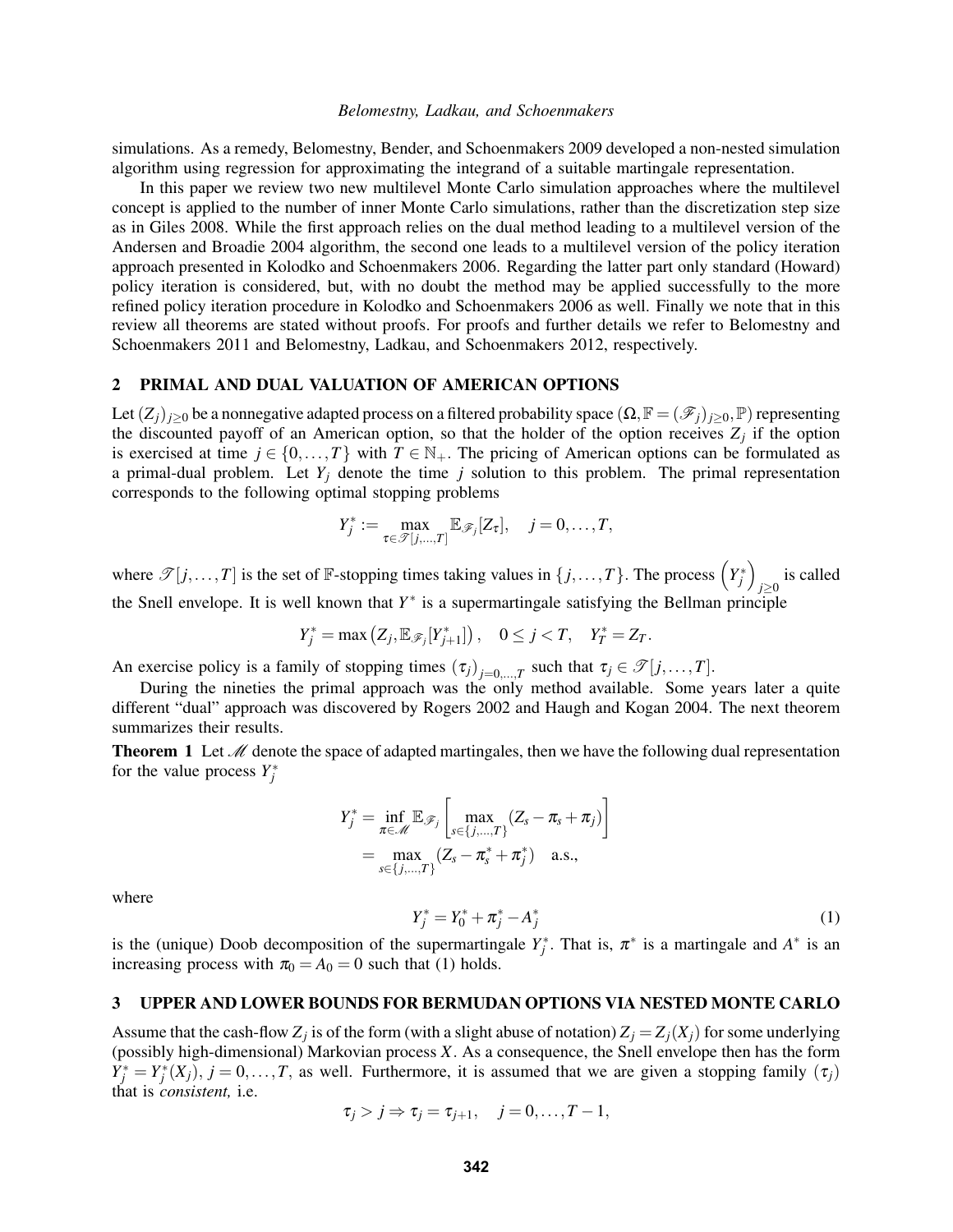and that  $(\tau_j)$  depends on  $\omega$  only through the path *X* in the following way. For each *j* the event  $\{\tau_j = j\}$ is measurable w.r.t.  $\sigma\{X_j\}$ , and  $\tau_j$  is measurable w.r.t.  $\sigma\{X_k, j \leq k \leq T\}$ , i.e.,

$$
\tau_j(\omega) = h_j(X_j(\omega), ..., X_T(\omega))
$$
\n(2)

for some Borel measurable function  $h_j$ . A typical example of such a stopping family is

$$
\tau_j = \inf\{k : j \leq k \leq T, Z_k(X_k) > f_k(X_k)\} \wedge T,
$$

for a set of real valued functions  $f_k(x)$ , with  $j = 0, ..., T$ , and  $\wedge$  denoting the minimum operator. The stopping policy defines a lower bound for *Y* <sup>∗</sup> via

$$
Y_j = \mathbb{E}_{\mathscr{F}_j}[Z_{\tau_j}], \quad j = 0, \ldots, T.
$$

Consider now a new family  $(\hat{\tau}_j)_{j=0,\dots,T}$  defined by

$$
\widehat{\tau}_j := \inf \left\{ k : j \leq k < T, \ Z_k \geq \mathbb{E}_{\mathscr{F}_k} [Z_{\tau_{k+1}}] \right\} \wedge T. \tag{3}
$$

The basic idea behind (3) goes back to Howard 1960 in fact. For more general versions of policy iteration and their analysis, see Kolodko and Schoenmakers 2006. Next, we introduce the  $(\mathscr{F}_i)$ -martingale

$$
\pi_j = \sum_{k=1}^j \left( \mathbb{E}_{\mathscr{F}_k}[Z_{\tau_k}] - \mathbb{E}_{\mathscr{F}_{k-1}}[Z_{\tau_k}] \right), \quad j = 0, \ldots, T,
$$
\n(4)

and then consider,

$$
\widetilde{Y}_j := \mathbb{E}_{\mathscr{F}_j}\left[\max_{k=j,\dots,T}(Z_k - \pi_k + \pi_j)\right],
$$

along with

$$
\widehat{Y}_j := \mathbb{E}_{\mathscr{F}_j}[Z_{\widehat{\tau}_j}], \quad j = 0, \ldots, T.
$$

The following theorem states that  $\hat{Y}$  is an improvement of *Y* and that the Snell envelope process  $Y_j^*$  lies between  $\hat{Y}_i$  and  $\hat{Y}_j$  with probability 1.

Theorem 2 It holds

$$
Y_j \leq \widehat{Y}_j \leq Y_j^* \leq \widetilde{Y}_j, \quad j=0,\ldots,T \quad a.s.
$$

The main issue in the Monte Carlo construction of  $\hat{Y}$  and  $\tilde{Y}$  is the estimation of the conditional expectations in (3) and (4). A canonical approach is the use of sub-simulations. In this respect we consider an enlarged probability space  $(\Omega, \mathbb{F}', \mathbb{P})$ , where  $\mathbb{F}' = (\mathscr{F}'_j)_{j=0,\dots,T}$  and  $\mathscr{F}_j \subset \mathscr{F}'_j$  for each *j*. By assumption,  $\mathscr{F}'_j$  specified as

$$
\mathscr{F}'_j = \mathscr{F}_j \vee \sigma \left\{ X^{i,X_i}, i \leq j \right\} \text{ with } \mathscr{F}_j = \sigma \left\{ X_i, i \leq j \right\},\
$$

where for a generic  $(\omega, \omega_{in}) \in \Omega$ ,  $X_i^{i,X_i} := X_k^{i,X_i(\omega)}$  $(k_{i,k}^{l,\lambda_{i}(\omega)}(ω_{in}), k \geq i$  denotes a sub trajectory starting at time *i* in the state  $X_i(\omega) = X_i^{i, X_i(\omega)}$  $i$ ,*X<sub>i</sub>*( $\omega$ ) of the outer trajectory *X*( $\omega$ ). In particular, the random variables *X*<sup>*i*,*X<sub>i</sub>*</sup> and *X*<sup>*i*<sup> $i$ </sup>,*X<sub>i</sub>*</sup> are by assumption independent, conditionally  $\{X_i, X_{i'}\}$ , for  $i \neq i'$ . On the enlarged space we consider  $\mathcal{F}'_j$ measurable estimations  $\mathscr{C}_{j,M}$  of  $C_j = \mathbb{E}_{\mathscr{F}_j} [Z_{\tau_{j+1}}]$  as being standard Monte Carlo estimates based on *M* sub simulations. More precisely

$$
\mathscr{C}_{j,M} = \frac{1}{M} \sum_{m=1}^{M} Z_{\tau_{j+1}^{(m)}}(X_{\tau_{j+1}^{(m)}}^{j,X_j})
$$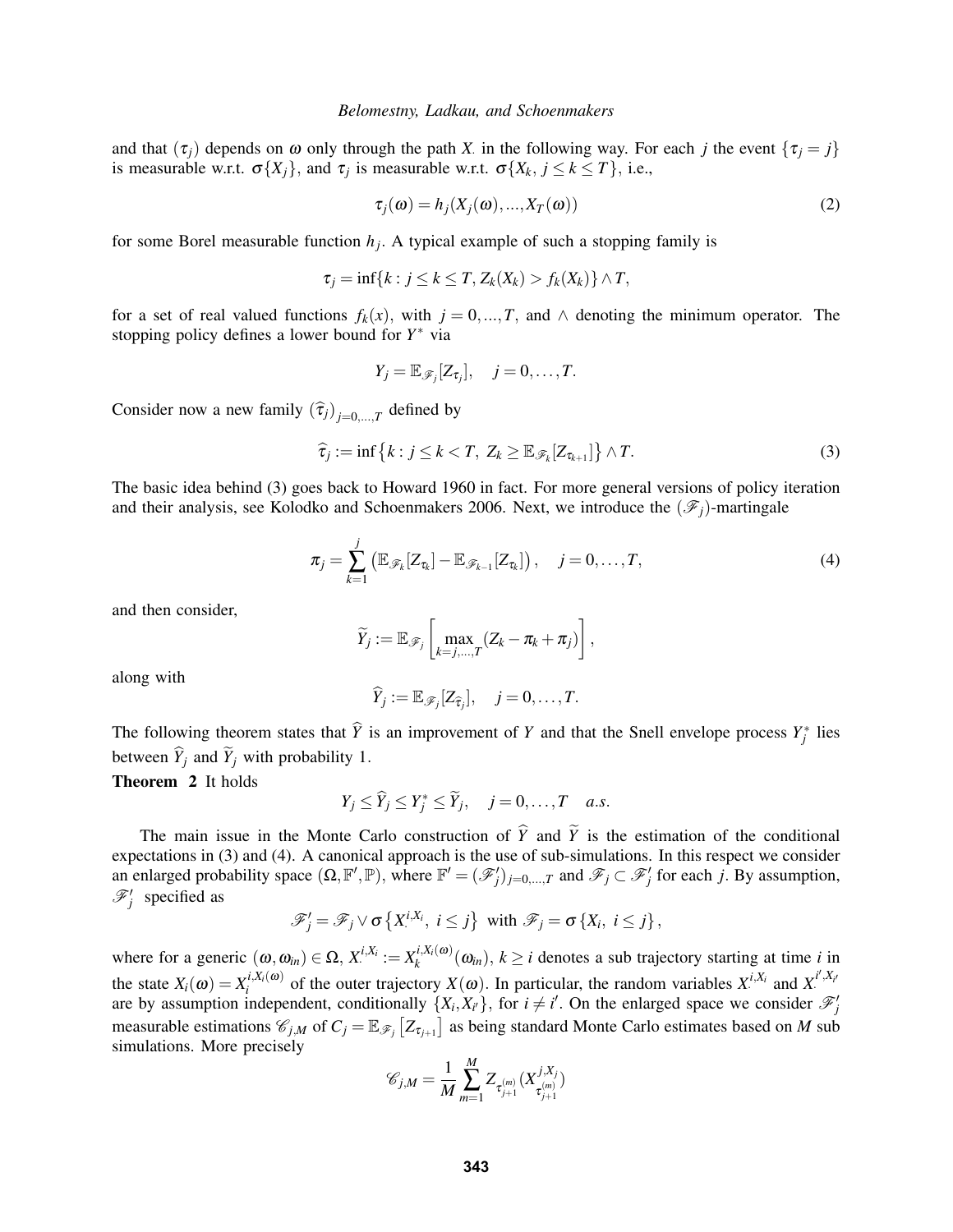where

$$
\tau_{j+1}^{(m)}=h_{j+1}(X_{j+1}^{j,X_j,(m)},...,X_{T}^{j,X_j,(m)}),\quad 0\leq j
$$

are evaluated on *M* sub trajectories all starting at time *j* in  $X_j$ . Obviously,  $\mathcal{C}_{j,M}$  is an unbiased estimator for  $C_j$  with respect to  $\mathbb{E}_{\mathscr{F}_j}[\cdot]$ . We thus end up with simulation based versions of (3) and (4) respectively,

$$
\widehat{\tau}_{j,M} := \inf \{ k : j \le k < T, \ Z_k > \mathscr{C}_{k,M} \} \wedge T, \quad j = 0, ..., T,
$$
  

$$
\pi_{j,M} := \sum_{k=1}^j (Z_k - \mathscr{C}_{k-1,M}) \mathbb{1}_{\{\tau_k = k\}}
$$
  

$$
+ \sum_{k=1}^j (\mathscr{C}_{k,M} - \mathscr{C}_{k-1,M}) \mathbb{1}_{\{\tau_k > k\}}.
$$

Denote

$$
\widehat{Y}_{j,M} := \mathbb{E}_{\mathscr{F}_j}[Z_{\widehat{\tau}_{j,M}}], \quad j=0,\ldots,T
$$

and

$$
\widetilde{Y}_{j,M} := \mathbb{E}_{\mathscr{F}_j}\left[\max_{k=j,\ldots,T}(Z_k - \pi_{k,M} + \pi_{j,M})\right].
$$

Concerning the properties of  $\hat{Y}_{j,M}$  and  $\tilde{Y}_{j,M}$  one can prove the following results under mild regularity conditions.

**Theorem 3** Let us assume that there exist constants  $B_0 > 0$ ,  $B_1 > 0$  and  $\alpha > 0$ , such that for any  $\delta > 0$ and  $j = 0, ..., T - 1$ ,

$$
\mathbb{P}(|\mathbb{E}_{\mathscr{F}_j}[Z_{\tau_{j+1}}]-Z_j|\leq \delta)\leq B_0\delta^{\alpha},\quad |Z_j|
$$

It then holds,

$$
|\widehat{Y}_0 - \widehat{Y}_{0,M}| \leq M^{-\frac{1+\alpha}{2}} B,
$$

with some constant *B* depending only on  $\alpha$ ,  $B_0$  and  $B_1$ . Moreover

$$
\mathbb{E}[(Z_{\widehat{\tau}_{0,M}}-Z_{\widehat{\tau}_0})^2]\leq CM^{-\alpha/2}
$$

.

for some  $C > 0$ .

**Theorem 4** Introduce for  $\mathscr{Z} := \max_{i=0,\dots,T} (Z_i - \pi_i)$ , the random set

$$
\mathscr{Q} = \left\{ j : Z_j - \pi_j = \mathscr{Z} \right\},\
$$

and the  $\mathcal{F}_T$  measurable random variable

$$
\Lambda := \min_{j \notin \mathcal{Q}} (\mathcal{Z} - Z_j + \pi_j),
$$

with  $\Lambda := +\infty$  if  $\mathcal{Q} = \{0, ..., T\}$ . Obviously  $\Lambda > 0$  a.s. Further suppose that

$$
\mathbb{E}[\Lambda^{-\xi}] < \infty \text{ for some } 0 < \xi \le 1, \quad \text{and} \quad \#\mathcal{Q} = 1.
$$

It then holds,

$$
\left|\widetilde{Y}_0-\widetilde{Y}_{0,M}\right|\leq CM^{-\frac{\xi+1}{2}}
$$

for some constant *C*.

Example 1 Let us assume that Λ has a density *g* that is continuous and finite in a right neighborhood of zero. We then have

$$
\mathbb{E}\frac{1}{\Lambda^{\xi}}=\int_0^\infty z^{-\xi}g(z)dz<\infty \text{ for any }0\leq \xi<1.
$$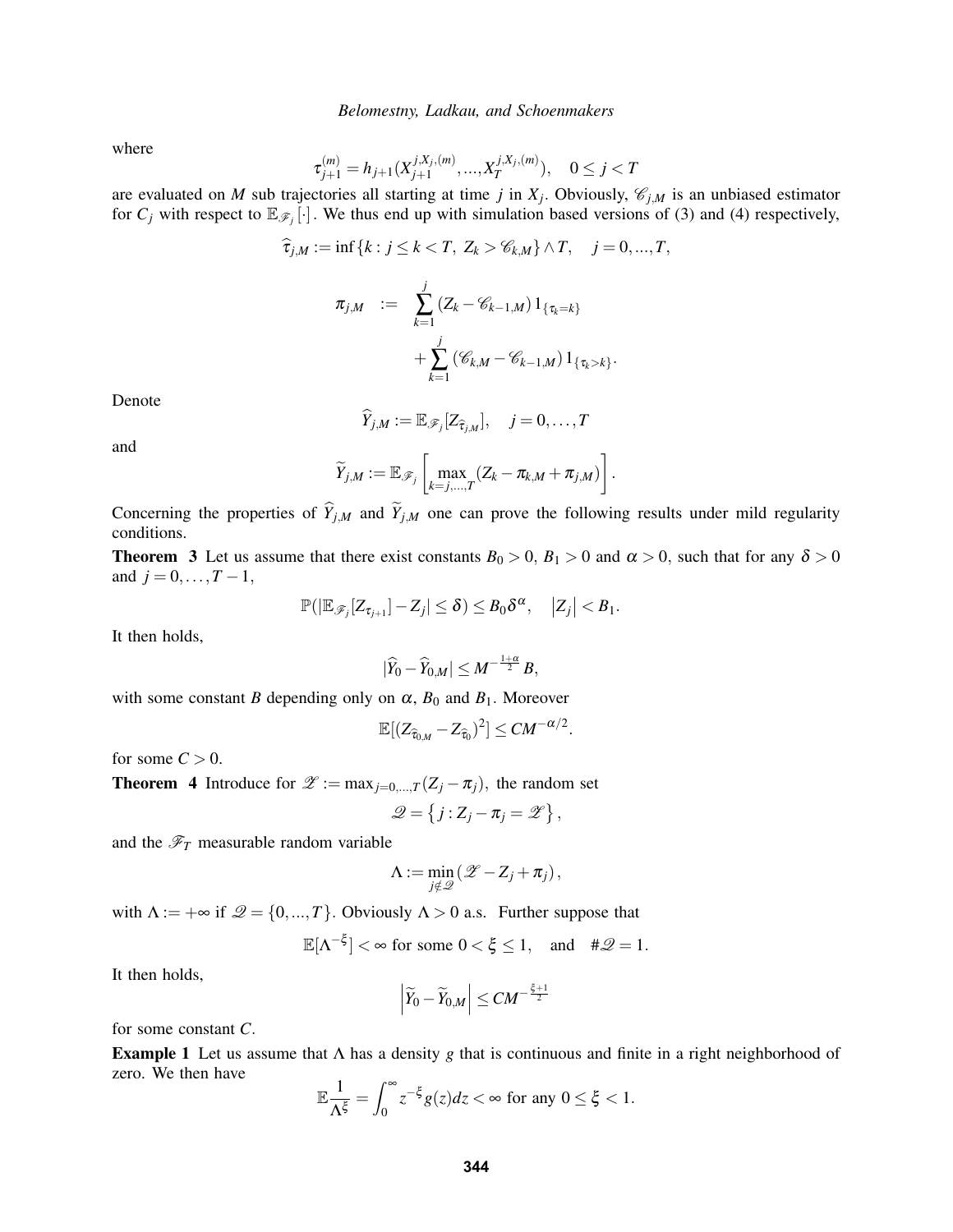#### 4 POLICY IMPROVED LOWER BOUND BY MULTILEVEL MONTE CARLO

For a fixed natural number *L* and a set of natural numbers  $\mathbf{m} := (m_0, ..., m_L)$  satisfying  $1 \le m_0 < ... < m_L$ , we consider in the spirit of Giles 2008 the telescoping sum

$$
\widehat{Y}_{m_L} = \widehat{Y}_{m_0} + \sum_{l=1}^L \left( \widehat{Y}_{m_l} - \widehat{Y}_{m_{l-1}} \right),
$$

where  $\hat{Y}_m := \hat{Y}_{0,m}$ . Next we take a set of natural numbers  $\mathbf{n} := (n_0, \dots, n_L)$  satisfying  $n_0 > \dots > n_L \ge 1$ , and simulate an initial set of cash-flows

$$
\left\{Z_{\widehat{\tau}_{m_0}}^{(j)}, \quad j=1,\ldots,n_0\right\},\
$$

due to an initial set of trajectories  $\{X^{0,x,(j)}, j = 1,...,n_0\}$ , where

$$
Z^{(j)}_{\widehat{\tau}_{m_0}}:=Z_{\widehat{\tau}^{(j)}_{0,m_0}}\Big(X^{0,x,(j)}_{\widehat{\tau}^{(j)}_{0,m_0}}\Big).
$$

Next we simulate *independently* for each level  $l = 1, ..., L$ , a set of pairs

$$
\left\{ (Z_{\widehat{\tau}_{m_l}}^{(j)}, Z_{\widehat{\tau}_{m_{l-1}}}^{(j)}), \quad j=1,\ldots,n_l \right\}
$$

due to a set of trajectories  $X^{0,x,(j)}$ ,  $j = 1,...,n_l$ , to obtain the multilevel estimator

$$
\widehat{\mathscr{Y}}_{n,m} := \frac{1}{n_0} \sum_{j=1}^{n_0} Z_{\widehat{\tau}_{m_0}}^{(j)} + \sum_{l=1}^L \frac{1}{n_l} \sum_{j=1}^{n_l} \left( Z_{\widehat{\tau}_{m_l}}^{(j)} - Z_{\widehat{\tau}_{m_{l-1}}}^{(j)} \right)
$$
(5)

as an approximation to  $\hat{Y}$ . Henceforth we always take **m** to be a geometric sequence  $m_l = m_0 \kappa^l$ , for some *m*<sub>0</sub>,  $\kappa \in \mathbb{N}, \ \kappa \geq 2$ .

### 5 DUAL UPPER BOUND BY MULTILEVEL MONTE CARLO

With the notations of the previous section we define

$$
\widetilde{Y}_{m_L} = \widetilde{Y}_{m_0} + \sum_{l=1}^{L} [\widetilde{Y}_{m_l} - \widetilde{Y}_{m_{l-1}}],
$$

where  $\widetilde{Y}_m := \widetilde{Y}_{0,m}$ . Given a sequence  $\mathbf{n} = (n_0, \ldots, n_L)$  with  $n_0 > \ldots > n_L \ge 1$ , we then simulate for  $l = 0$  and initial set of trajectories

$$
\left\{ (Z_j^{(i)}, \pi_{j,m_0}^{(i)}), i = 1,...,n_0, j = 0,...,T, \right\}
$$

of the two-dimensional vector process  $(Z_j, \pi_{j,m_0})$ , and then for each level  $l = 1, ..., L$ , *independently*, a set of trajectories

$$
\left\{ (Z_j^{(i)}, \pi_{j,m_{l-1}}^{(i)}, \pi_{j,m_l}^{(i)}), i=1,...,n_l, j=0,...,T \right\}
$$

of the vector process  $(Z_j, \pi_{j,m_l-1}, \pi_{j,m_l})$ . Based on this simulation we consider the following multilevel estimator:

$$
\widetilde{\mathscr{Y}}_{n,m} := \frac{1}{n_0} \sum_{i=1}^{n_0} \mathscr{Z}_{m_0}^{(i)} + \sum_{l=1}^{L} \frac{1}{n_l} \sum_{i=1}^{n_l} [\mathscr{Z}_{m_l}^{(i)} - \mathscr{Z}_{m_{l-1}}^{(i)}]
$$
(6)

with  $\mathscr{Z}_{m_l}^{(i)} := \max_{j=0,...,T} \left( Z_j^{(i)} - \pi_{j,n}^{(i)} \right)$  $\left( \begin{matrix} i \ j,m_l \end{matrix} \right),\, i=1,\dots,n_l,\,l=0,\dots,L.$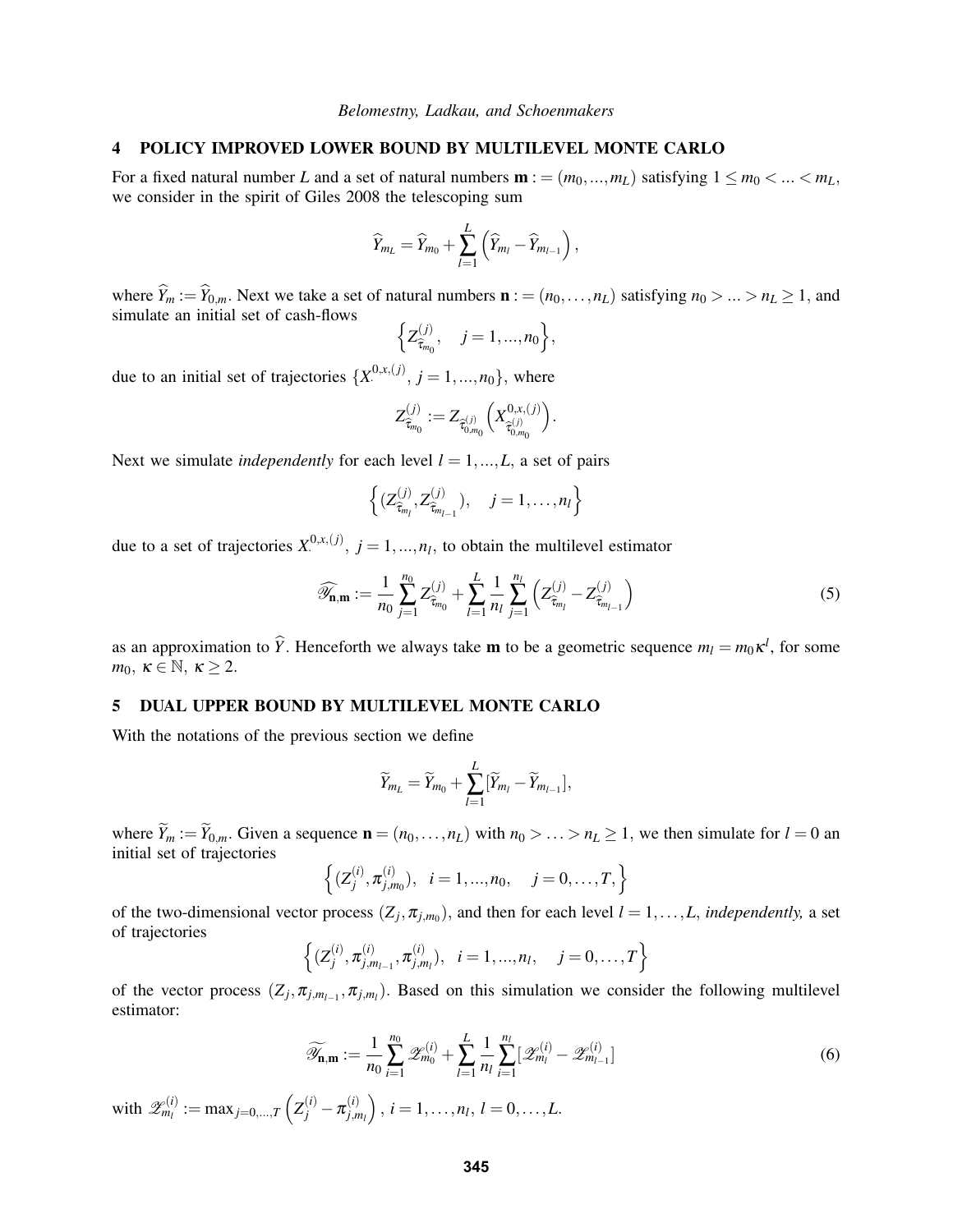#### Complexity analysis

Let us now compute the numerical complexity of the multilevel estimators (5) and (6). To this end we consider a "generic" multi-level estimator for a target quantity *X* of the form:

$$
X_{n,m} := \frac{1}{n_0} \sum_{i=1}^{n_0} \mathcal{X}_{m_0}^{(i)} + \sum_{l=1}^{L} \frac{1}{n_l} \sum_{i=1}^{n_l} [\mathcal{X}_{m_l}^{(i)} - \mathcal{X}_{m_{l-1}}^{(i)}],
$$
(7)

where for any fixed *l* the random variables  $\mathscr{X}_{m_l}^{(i)}$ ,  $i = 1, \ldots, n_l$ , are i.i.d. and the pairs  $(\mathscr{X}_{m_l}^{(i)}, \mathscr{X}_{m_{l-1}}^{(i)}),$  $l = 1, \ldots, L$ , are independent. Assume that there are some positive constants  $\gamma$ ,  $\beta$ ,  $\mu_{\infty}$ ,  $\sigma_{\infty}$  and  $\mathcal{V}_{\infty}$  such that  $Var[\mathcal{X}_m] \leq \sigma_{\infty}^2$ ,

$$
|X - \mathbb{E}[\mathscr{X}_m]| \leq \mu_{\infty} m^{-\gamma}, \quad m \in \mathbb{N}
$$
 (8)

and

$$
\mathbb{E}[\mathscr{X}_{m_l}-\mathscr{X}_{m_{l-1}}]^2 \leq \mathscr{V}_{\infty}m_l^{-\beta}, \quad l=1,\ldots,L. \tag{9}
$$

These assumptions immediately imply

$$
|\mathbb{E}[X_{n,m}] - X| \leq \mu_{\infty} m_L^{-\gamma}
$$

and

$$
\text{Var}\left[X_{\mathbf{n},\mathbf{m}}\right] \leq \frac{\sigma_{\infty}^2}{n_0} + \sum_{l=1}^{L} \frac{\mathcal{V}_{\infty}}{n_l m_l^{\beta}}.
$$

Note that in the case of the multilevel policy iteration algorithm we have (under assumptions of Theorem 3)  $\gamma = (1+\alpha)/2$  and  $\beta = \alpha/2$ , where typically  $\alpha \ge 1$ . For the multilevel dual algorithm it obviously holds (under premises of Theorem 4)  $\gamma = (\xi + 1)/2$  and  $\beta = 1$ .

**Theorem 5** Let us assume that  $0 < \beta < 1$ ,  $\gamma \ge \frac{1}{2}$  $\frac{1}{2}$  and  $m_l = m_0 \kappa^l$  for some fixed  $\kappa$  and  $m_0 \in \mathbb{N}$ . Fix some  $0 < \varepsilon < 1$ . Let  $L = L(\varepsilon)$  be the integer part of

$$
\frac{1}{\gamma \ln \kappa} \ln \left[ \frac{\sqrt{2} \mu_{\infty}}{m_0^{\gamma} \varepsilon} \right],
$$

and

$$
n_l = n_0 \kappa^{-l(1+\beta)/2} \quad \text{with}
$$
  

$$
n_0 = n_0 (\varepsilon) = \frac{2\sigma_{\infty}^2}{\varepsilon^2} + \frac{2\mathscr{V}_{\infty}}{\varepsilon^2 m_0^{\beta}} \frac{\kappa^{L(1-\beta)/2} - 1}{\kappa^{(1-\beta)/2} - 1} \kappa^{(1-\beta)/2}.
$$

Then the number of numerical operations needed to achieve the accuracy  $\varepsilon$ , i.e., to get  $\sqrt{\mathbb{E}[(X - X_{n,m})^2]} < \varepsilon$ is given, up to a constant, by

$$
\mathscr{C}_{\text{ML}}^{\mathbf{n},\mathbf{m}}(\varepsilon) = n_0 m_0 + \sum_{l=1}^{L} n_l (m_l + m_{l-1})
$$
  
\n
$$
= \frac{2 \mathscr{V}_{\infty} \kappa^{1-\beta} m_0^{1-\beta} (1 + \kappa^{-1})}{\varepsilon^2}
$$
  
\n
$$
\times \left( \frac{(\sqrt{2} \mu_{\infty}/m_0^{\gamma} \varepsilon)^{(1-\beta)/2\gamma} - 1}{\kappa^{(1-\beta)/2} - 1} + \frac{\sigma_{\infty}^2 m_0^{\beta}}{\mathscr{V}_{\infty} \kappa^{(1-\beta)/2}} \right)
$$
  
\n
$$
\times \left( \frac{(\sqrt{2} \mu_{\infty}/m_0^{\gamma} \varepsilon)^{(1-\beta)/2\gamma} - 1}{\kappa^{(1-\beta)/2} - 1} + \frac{\kappa^{-(1-\beta)/2}}{(1 + \kappa^{-1})} \right)
$$
  
\n
$$
= O(\varepsilon^{-2 - \frac{1-\beta}{\gamma}}), \quad \varepsilon \searrow 0.
$$

 $\setminus$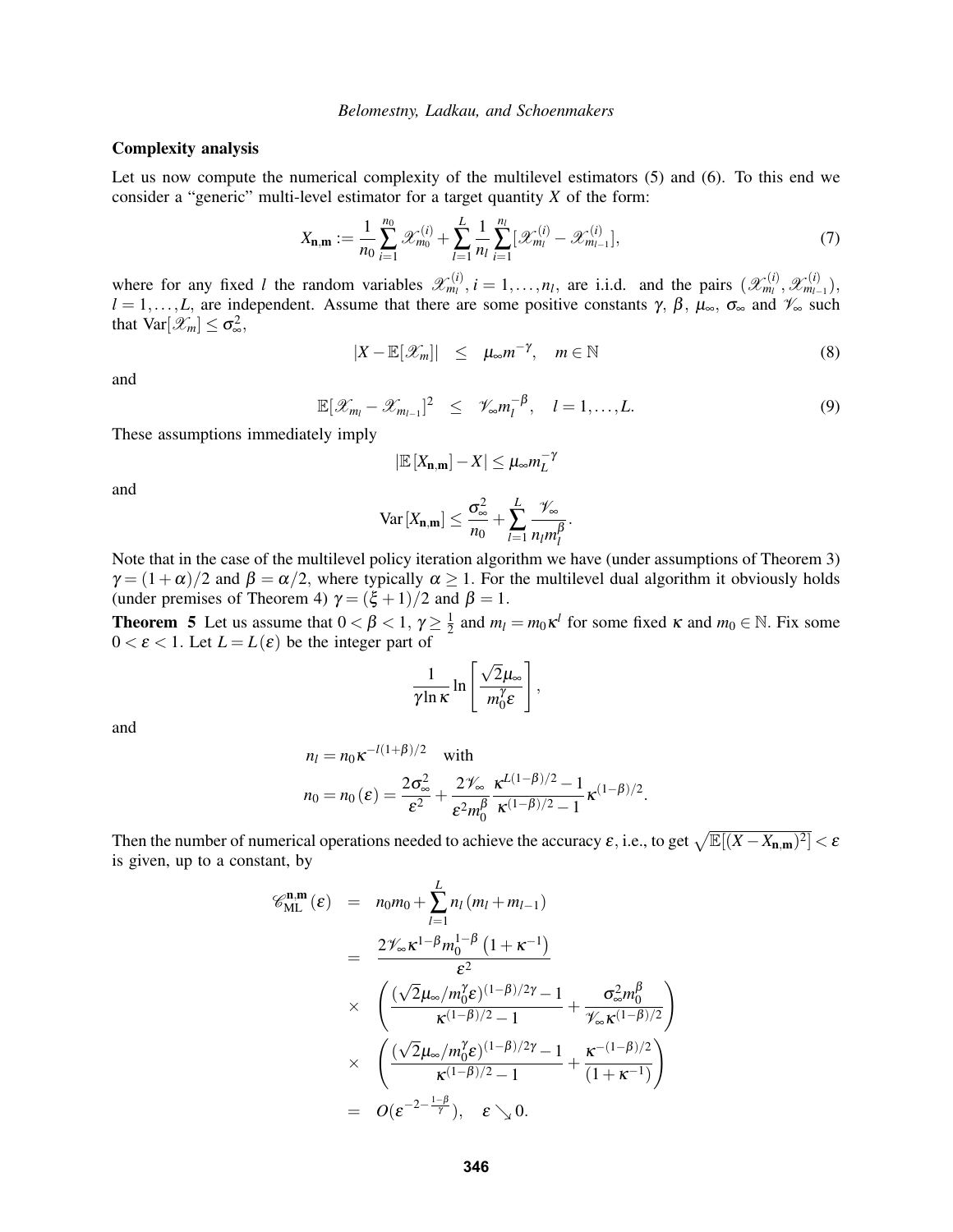**Corollary 6** By letting  $\beta \nearrow 1$  we derive from Theorem 5 that under the choice

$$
n_l = n_0 \kappa^{-l} \quad \text{with}
$$

$$
n_0 = n_0 (\varepsilon) = \frac{2\sigma_{\infty}^2}{\varepsilon^2} + \frac{2\mathcal{V}_{\infty}}{\varepsilon^2 m_0} L,
$$

for  $\beta = 1$  it holds

$$
\mathscr{C}^{\mathbf{n},\mathbf{m}}_{\text{ML}}(\epsilon)=\textit{O}(\epsilon^{-2}\ln^2\epsilon),\quad \epsilon\searrow 0.
$$

(cf. the situation in Belomestny and Schoenmakers 2011).

Let  $\mathcal{C}_{\text{stan}}^{N,M}(\varepsilon)$  stand for the numerical complexity of the standard Monte Carlo estimate of *X* based on *M* inner and *N* outer paths.

**Corollary 7** It holds for  $\beta < 1$ ,

$$
\frac{\mathscr{C}_{\text{ML}}^{\mathbf{n},\mathbf{m}}(\varepsilon)}{\mathscr{C}_{\text{stan}}^{N,M}(\varepsilon)} = O(\varepsilon^{\beta/\gamma}), \quad \varepsilon \searrow 0
$$

and for  $\beta = 1$ ,

$$
\frac{\mathscr{C}_{ML}^{\mathbf{n},\mathbf{m}}(\boldsymbol{\epsilon})}{\mathscr{C}_{\text{stan}}^{N,M}(\boldsymbol{\epsilon})} = O(\boldsymbol{\epsilon}^{1/\gamma}\text{ln}^2\boldsymbol{\epsilon}),\quad \boldsymbol{\epsilon}\searrow 0.
$$

#### ACKNOWLEDGMENTS

This research was partially supported by the DFG Research Center MATHEON 'Mathematics for Key Technologies' in Berlin, the DFG project SPP 1324 "Mathematical methods for extracting quantifiable information from complex systems", and by Laboratory for Structural Methods of Data Analysis in Predictive Modeling, MIPT, RF government grant, ag. 11.G34.31.0073.

## **REFERENCES**

- Andersen, L., and M. Broadie. 2004. "A Primal-Dual Simulation Algorithm for Pricing Multi-Dimensional American Options.". *Management Science* 50 (9): 1222–1234.
- Bally, V., and G. Pages. 2003. "A quantization algorithm for solving multidimensional discrete optimal stopping problem.". *Bernoulli* 9 (6): 1003–1049.
- Belomestny, D., C. Bender, and J. Schoenmakers. 2009. "True upper bounds for Bermudan products via non-nested Monte Carlo". *Math. Finance* 19 (1): 53–71.
- Belomestny, D., M. Ladkau, and J. Schoenmakers. 2012. "Simulation based policy iteration for American style derivatives – a multilevel approach.". WIAS preprint 1721.
- Belomestny, D., and J. Schoenmakers. 2011. "Multilevel dual approach for pricing American style derivatives.". WIAS preprint 1647, Finance Stoch. under revision.
- Bender, C., A. Kolodko, and J. Schoenmakers. 2008. "Enhanced policy iteration for American options via scenario selection". *Quant. Finance* 8 (2): 135–146.
- Broadie, M., and P. Glasserman. 2004. "A stochastic mesh method for pricing high-dimensional American options.". *J. Comp. Finance* 7 (4): 35–72.
- Carriere, J. 1996. "Valuation of the early-exercise price for options using simulations and nonparametric regression.". *Insur. Math. Econ.* 19 (1): 19–30.
- Davis, M.H.A. and Karatzas, I. 1994. "A deterministic approach to optimal stopping.". Kelly, F. P. (ed.), Probability, statistics and optimisation. A tribute to Peter Whittle. Chichester: Wiley. Wiley Series in Probability and Mathematical Statistics. Probability and Mathematical Statistics. 455-466.